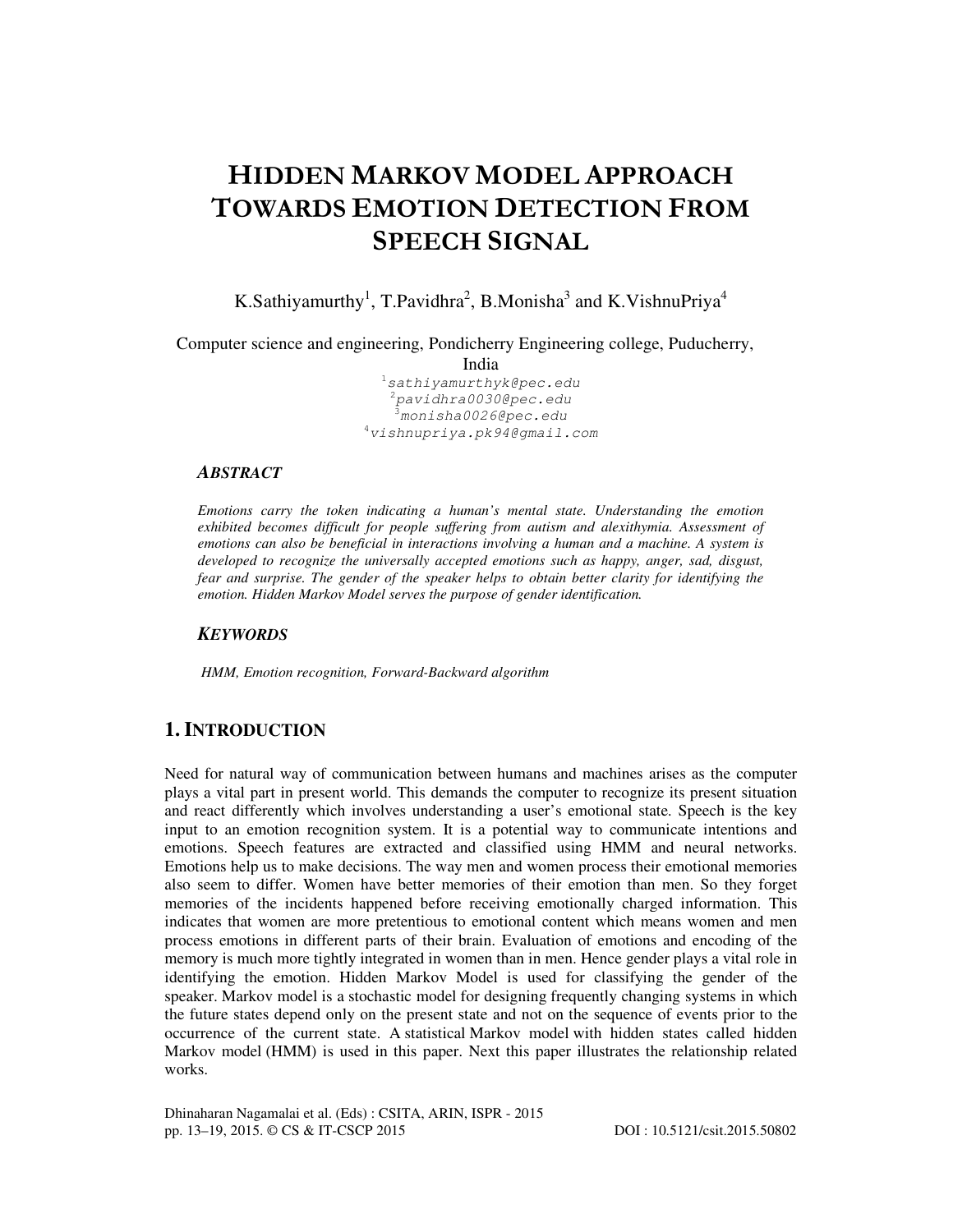### **2. RELATED WORKS**

 A work on A new architecture of intelligent audio emotion recognition done by Chien Shing Ooi, Kah Phooi Seng , Li-Minn Ang , Li Wern Chew [1]. It uses prosodic and spectral features. It has two main paths. Path 1 is for processing the prosodic features and path 2 for the spectral features. Bi-directional Principle Component Analysis (BDPCA) and Linear Discriminant Analysis (LDA) are done. The performance of the system is evaluated on eNTERFACE'05 and RML databases. Using audio emotion recognition the gender is not considered for detecting the emotion. Next work deals with gender recognition using Naive-bayes method.

A work on Gender Specific Emotion Recognition through Speech Signals [2] done by Vinay, Shilpi Gupta, Anu Mehra. The system has two modules one for Gender Recognition (GR) and the other for Emotion Recognition (ER). Features like pitch, energy and MFCC are extracted and then emotion recognition strategy is adapted. The result shows that a prior idea about the gender of speaker helps in increasing the performance of system. This approach has been implemented by using Naive Bayes method. But this system does not consider age which is also an important phenomenon for detecting the emotion. Next work deals with age and gender recognition.

A work on Automatic speaker age and gender recognition using acoustic and prosodic level information fusion [3] done by Ming Li ∗, Kyu J. Han, Shrikanth Narayanan. It has three sub systems. Gaussian mixture model using MFCC features, Support vector machine based on GMM mean super vectors and another SVM utilizing 450-dimensional utterance level features. Pitch, time domain energy, frequency domain harmonic structure energy and formant for each syllable are considered for analysis in subsystem. The subsystems have been used to achieve competitive results in classifying different age and gender groups. The database used to evaluate this approach is the aGender database. But this system does not use large database.

A work on **S**peaker state recognition using an HMM-based feature extraction method [4] done by R. Gaj<sup>∞</sup>sek \*, F. Miheli<sup>∞</sup>c, S. Dobri<sup>∞</sup>sek. This system uses acoustic features for recognizing various paralinguistic phenomena. The acoustic features are modeled with UBM by building a monophone-based Hidden Markov Model instead of representing UBM in the Gaussian Mixture Model (GMM). It is done by a two step process involving the transformation of the monophonebased segmented HMM–UBM to a GMM–UBM and then adapting the HMM–UBM directly. Both approaches supervise the emotion recognition task and the alcohol detection task. Here they used two corpuses, FAU-Aibo containing emotionally distinguished speech of children, and VINDAT for adult speech after alcohol consumption.

### **3. SYSTEM DESIGN**

Fig 1 depicts the architecture of the proposed system. The proposed system consists of 4 stages. In the first stage random speech samples were collected from different speakers. This input is given to the signal processing stage where jAudio tool process the given input is processed to extract the required speech features. The features used are spectral centroid, spectral roll-off, spectral flux, spectral variability, root mean square, fraction of low energy window and zero crossing. Values for the above features are saved in an XML file. The values are classified into two ranges namely high and low based on all the values in the dataset as in table 1.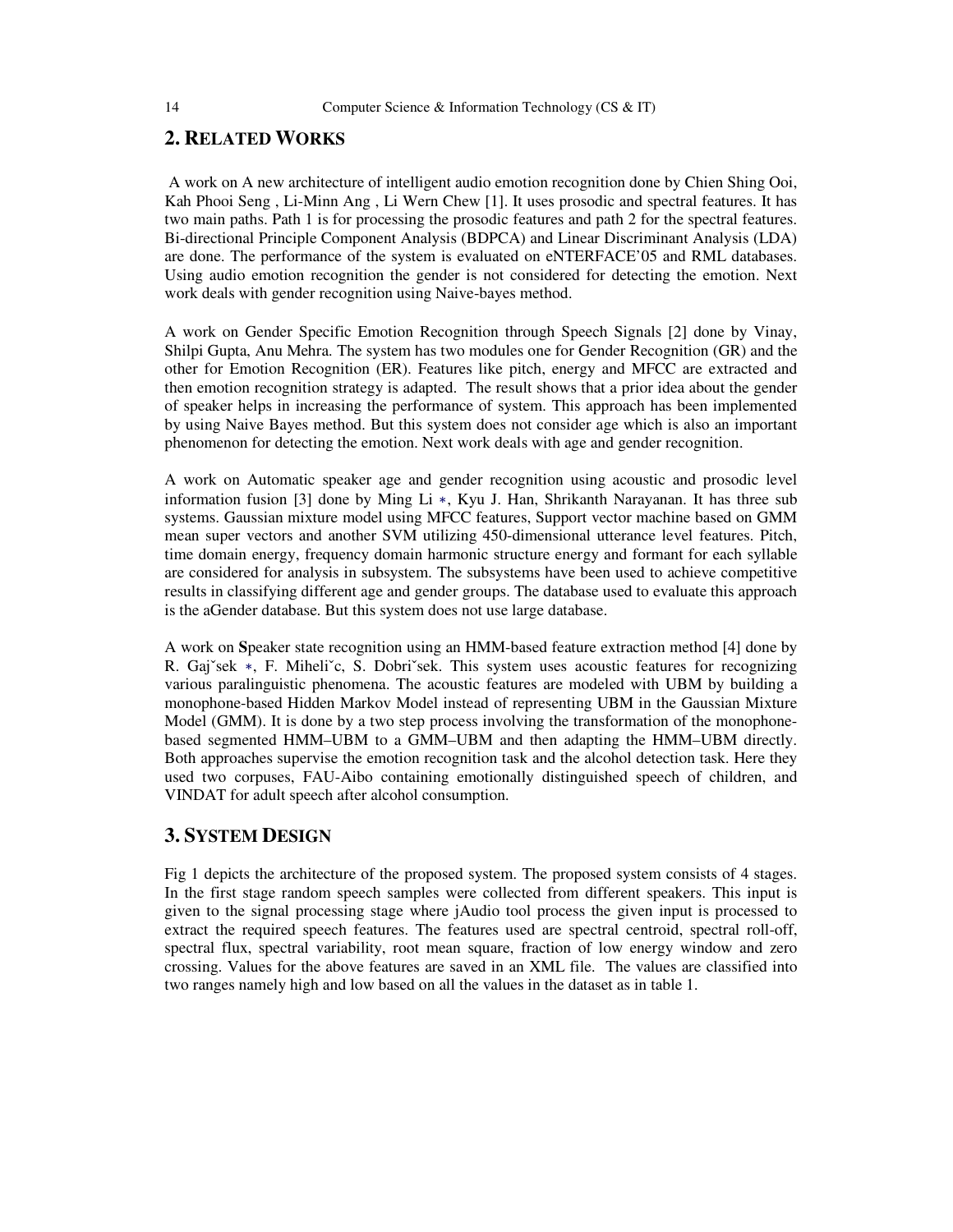Computer Science & Information Technology (CS & IT)



#### Figure 1. Architecture

Table 1. Data set

| S.<br>N | <b>SPECTRAL</b><br>CENTROID | <b>ROLLOFF</b> | FLUX        | <b>VARIABILITY</b> | <b>ROOT</b><br>MEAN | <b>FRACTION</b><br>FLOW        | ZERO<br><b>CROSSING</b> | <b>GENDER</b> |
|---------|-----------------------------|----------------|-------------|--------------------|---------------------|--------------------------------|-------------------------|---------------|
|         |                             |                |             |                    | <b>SQUARE</b>       | <b>ENERGY</b><br><b>WINDOW</b> |                         |               |
|         | <b>HIGH</b>                 | HIGH           | <b>HIGH</b> | <b>HIGH</b>        | LOW                 | <b>HIGH</b>                    | HIGH                    | MALE          |
| 2       | <b>HIGH</b>                 | <b>HIGH</b>    | LOW         | <b>HIGH</b>        | LOW                 | LOW                            | <b>HIGH</b>             | MALE          |
| 3       | <b>HIGH</b>                 | LOW            | <b>HIGH</b> | LOW                | HIGH                | HIGH                           | LOW                     | <b>MALE</b>   |
| 4       | LOW                         | <b>HIGH</b>    | <b>HIGH</b> | HIGH               | <b>HIGH</b>         | LOW                            | <b>HIGH</b>             | <b>MALE</b>   |
| 5.      | LOW                         | LOW            | LOW         | LOW                | LOW                 | HIGH                           | LOW                     | <b>FEMALE</b> |
| 6       | LOW                         | <b>HIGH</b>    | <b>HIGH</b> | <b>HIGH</b>        | <b>HIGH</b>         | <b>HIGH</b>                    | <b>HIGH</b>             | <b>FEMALE</b> |
|         | <b>HIGH</b>                 | <b>HIGH</b>    | <b>HIGH</b> | <b>HIGH</b>        | HIGH                | LOW                            | <b>HIGH</b>             | <b>FEMALE</b> |
| 8       | HIGH                        | HIGH           | LOW         | HIGH               | LOW                 | LOW                            | HIGH                    | <b>FEMALE</b> |

# **4. IMPLEMENTATION OF PROPOSED WORK**

HMM is used to recognize the gender of the speaker from the features in the XML file. HMM is modeled as in fig 2 with the gender {male, female} as the hidden states and the features {spectral centroid, roll-off, flux, variability, root mean square, fraction of low energy window, zero crossing} as the visible states.



Figure 2. HMM MODEL

### **4.1. METHODOLOGY**

We may have states at time t that are influenced directly by state at t -1. There are transition from one state to another (with certain probability) — Markov ModelThe states have a certain probability of generating various output symbols — the observations. Human can only see the

15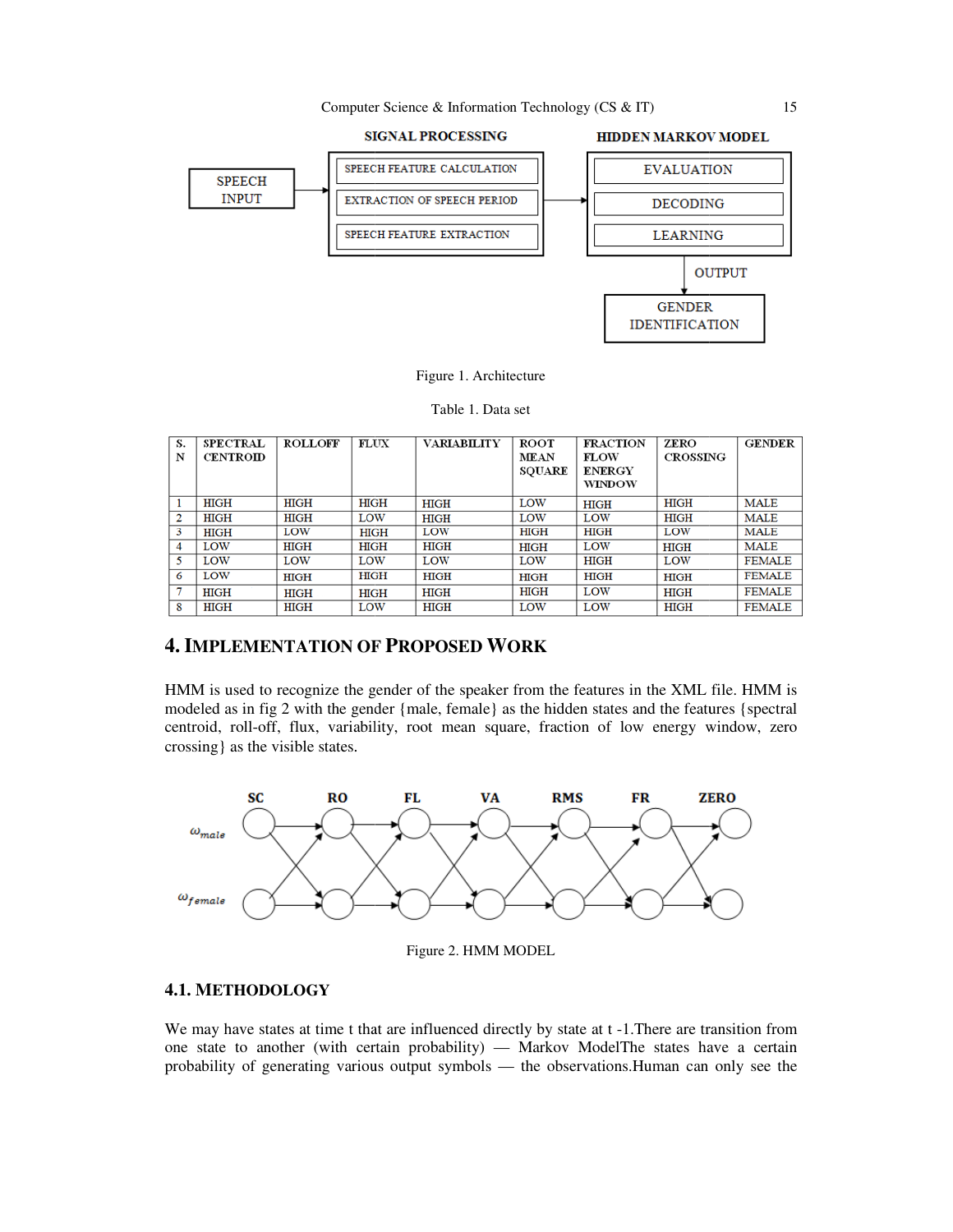obervation, but not the underlying Markov Model. (Hence Hidden).The state at any time t is denoted  $\omega(t)$ . A sequence of states of length T is denoted by

$$
\omega^T = {\omega(1), \omega(2), \omega(3), ..., \omega(T)}
$$

Production of any sequence is described by the transition probability:

$$
\mathbf{P}(\omega_i(t+1)|\omega_i(t)) = a_{ij}
$$

Transition prob. need not be symmetric, i.e.  $a_{ij} \neq a_{ji}$  in general. We can observe some visible symbols  $v(t)$  at time t. However, the underlying state is unknown, i.e. hidden. In any state, we have a probability of emitting a particular visible state  $v_k(t)$ , i.e. the same state may emit different symbols, and the same symbol may be emitted by different states.We denote this prob:

$$
P(v_k(t)|\omega_i(t)) = b_{ik}
$$

Because we can only observe the visible states, while the  $\omega_i$  are unobservable, it is called Hidden Markov Model.

### **4.2. COMPUTATION**

The underlying network is a finite state machine, and when associated with transition probabilities, they are called Markov networks. A final or absorbing state  $\omega_0$  is one which if entered, is never left. We require some transition must occur at each step (may be to the same state), and some symbol must be emitted. Thus, we have the normalized conditions.

$$
\Sigma_j a_{ij} = 1 \forall_i
$$
  

$$
\Sigma_k b_{jk} = 1 \forall_j
$$

There are 3 central issues: (a). Evaluation process- Given  $a_{ij}$  and  $b_{jk}$ , Determine the prob. that a particular sequence of visible states  $V^T$  was generated by that model. Problem of the model produces a sequence  $V^T$  of visible state is which is mentioned in the equation below:

$$
P(V^{T}) = \sum_{r=1}^{r_{\text{max}}} P(V^{T}|\omega_{r}^{T}) P(\omega_{r}^{T})
$$

where each r indexes a particular sequence  $\omega_t = {\omega(1), \omega(2), \dots, \omega(T)}$  of T hidden states. In the general case of c hidden states, there will be  $r_{\text{max}} = cT$  possible terms. As we are working with a 1st order Markov process,

$$
P(\omega_r^T) = \prod_{t=1}^T P(\omega(t))|\omega(t-1)
$$

i.e. a products of  $a_{ij}$ 's. The output symbol only depends on the hidden states, we can write

$$
P(VT|\omega_r^T) = \prod_{t=1}^{T} P(v(t)|\omega(t))
$$

i.e. a product of  $b_{ik}$ 's. Hence,

$$
P(V^{T}) = \sum_{r=1}^{r_{\text{max}}} \prod_{t=1}^{T} P(v(t)|\omega(t))|P(\omega(t)|\omega(t-1))
$$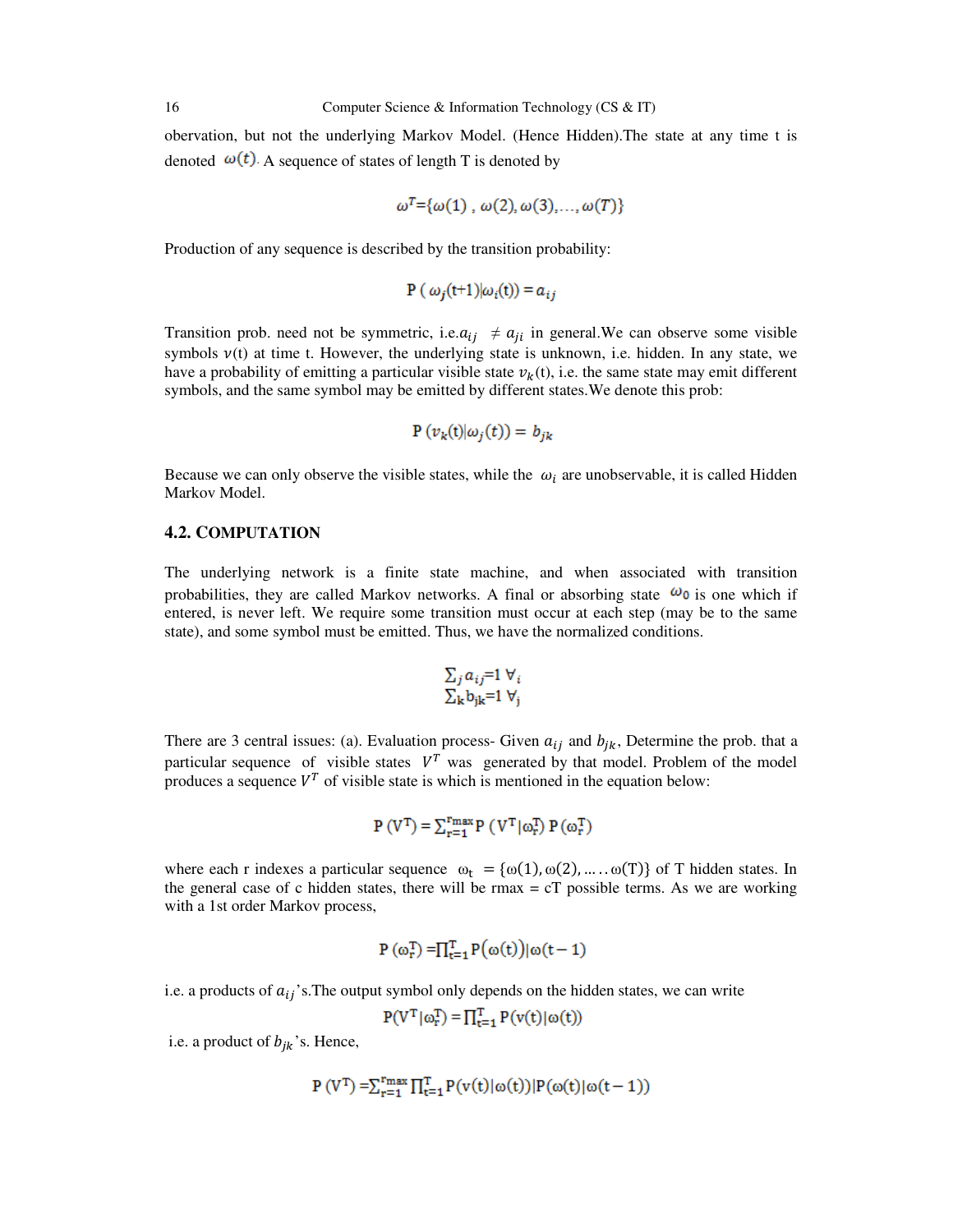#### **4.3. INTERPRETATION**

Visible states  $v(t)$  is equal to the sum over all rmax possible sequence of hidden states of the conditional prob. that the system has made a a particular transition, multiplied by the prob. that it then emitted the visible symbol in the target sequence. We can compute recursively define

$$
a_j\left(t\right) = \begin{cases} 0 & t = 0 \text{ and } i \neq \text{ initial state} \\ 1 & t = 0 \text{ and } i = \text{ initial state} \\ \left[\sum_i a_{i\left(t-1\right)a_{ij}}\right] b_j\left(\mathbf{v}(t)\right) & \text{otherwise} \end{cases}
$$

 $\alpha_j$  (t) denotes the probability of observing the sequence up to time t, and ending in state j.

$$
\alpha_j
$$
 (t) = P (v (1) v (2)...... v (t);  $I_t = i$ )

For the final state  $\omega_0$ , we return  $\alpha_0(T)$  for the final state. Computation Complexity O( $c^2T$ ). (b). decoding problem - Given the model and a set of observations  $V^T$ , determine the most likely sequence of hidden state  $\omega_T$ that led to those observation. We define backward variable:

$$
\beta_j(t) = P(v(t+1); v(t+2); \dots, v(T) | I_t = j)
$$

$$
\beta_i(t) = \begin{cases} 0 & \omega_i(t) \neq sequence's final\ state \\ 1 & \omega_i(t) = sequence's final\ state \\ \sum_j \beta_j(t+1)a_{ij}b_j(v(t+1)) & otherwise \end{cases}
$$

 $\beta_j(t)$  is the probability of starting from state j at time t, going through the observations and reach the final state. Time complexity:  $O(c2T)$ . (c). learning problem - Given the coarse structure of the model (i.e. number of states, number of visible symbols), and a set of training observation of visible symbols, determine the parameters  $a_{ij}$  and  $b_{jk}$ .



Figure 3. Forward Evaluation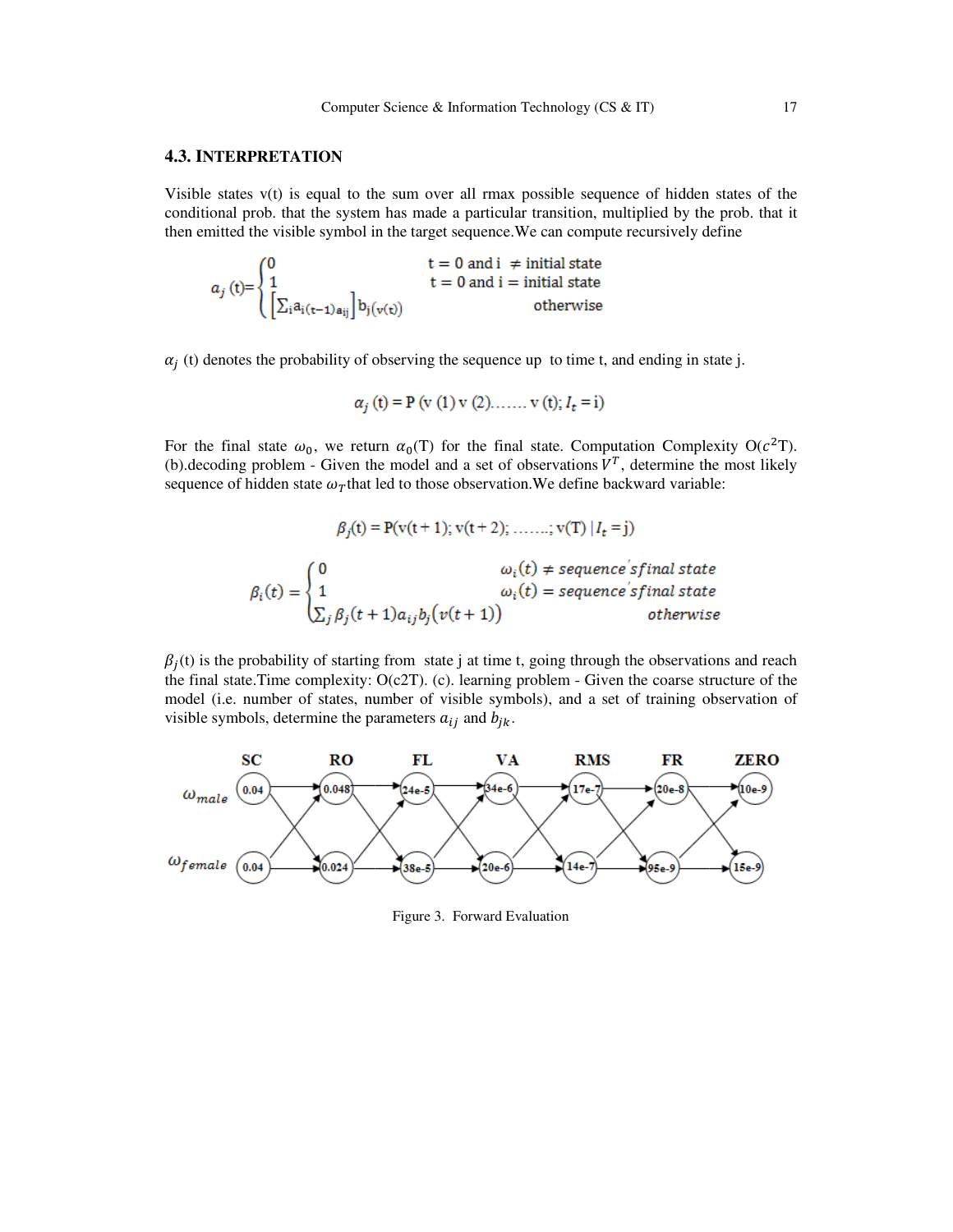

Figure 5. Pattern

## **5. CONCLUSION AND FUTURE WORKS**

In this paper, the adoption of jahmm library for implementing HMM which has gender as the hidden state and speech features as the visible state. Speech features are extracted using *jAudio* hidden state and speech features as the visible state. Speech features are extracted using jAudio tool. The future works include implementation of neural network for detecting the emotion with the help of speech features and the additional HMM output (Gender). and speech features as the visible state. Speech features are extracted using jAudio<br>
ure works include implementation of neural network for detecting the emotion with<br>
eech features and the additional HMM output (Gender).

### **REFERENCES**

- [1] Chien Shing Ooi, Kah Phooi Seng, Li Li-Minn Ang & Li Wern Chew, (2014) " A new approach of audio emotion recognition", Expert System with Applications, Vol. 41, pp 5858–5869. A new approach of<br>5869 .<br>tion Through Speech<br>prks (SPIN), pp 727-
- [2] Vinay, Shilpi Gupta & Anu Mehra, (2014) "Gender Specific Emotion Recognition Through Speech Vinay, Shilpi Gupta & Anu Mehra, (2014) "Gender Specific Emotion Recognition Through Speech Signals", International Conference on Signal Processing and Integrated Networks (SPIN), pp 727-733.
- [3] Ming Li, Kyu J. Han, Shrikanth Narayanan, (2013) "Automatic speaker age and gender recognition using acoustic and prosodic level information fusion", Computer Speech and Language, Vol. 27, pp 151–167. Li, Kyu J. Han, Shrikanth Narayanan, (2013) "Automatic speaker age and gender recognition acoustic and prosodic level information fusion", Computer Speech and Language, Vol. 27, pp 67.<br>j sek, F. Miheli c, S. Dobri sek, (20
- [4] R. Gaj sek, F. Miheli c, S. Dobri sek, (2013) "Speaker state recognition using an HMM extraction Method", Computer Speech and Language, Vol. 27, pp 135–150.
- [5] Ajmera, J., Burkhardt, F., (2008) "Age and gender classification using modulation cepstrum", In: Proc. Odyssey, p. 025.
- [6] Campbell, W., Sturim, D., Reynolds, D., Solomonoff, A. (2006b.) "SVM based speaker verification using a GMM supervector kernel and NAP variability compensation", In: Proc. ICASSP, pp. 97 97–100.